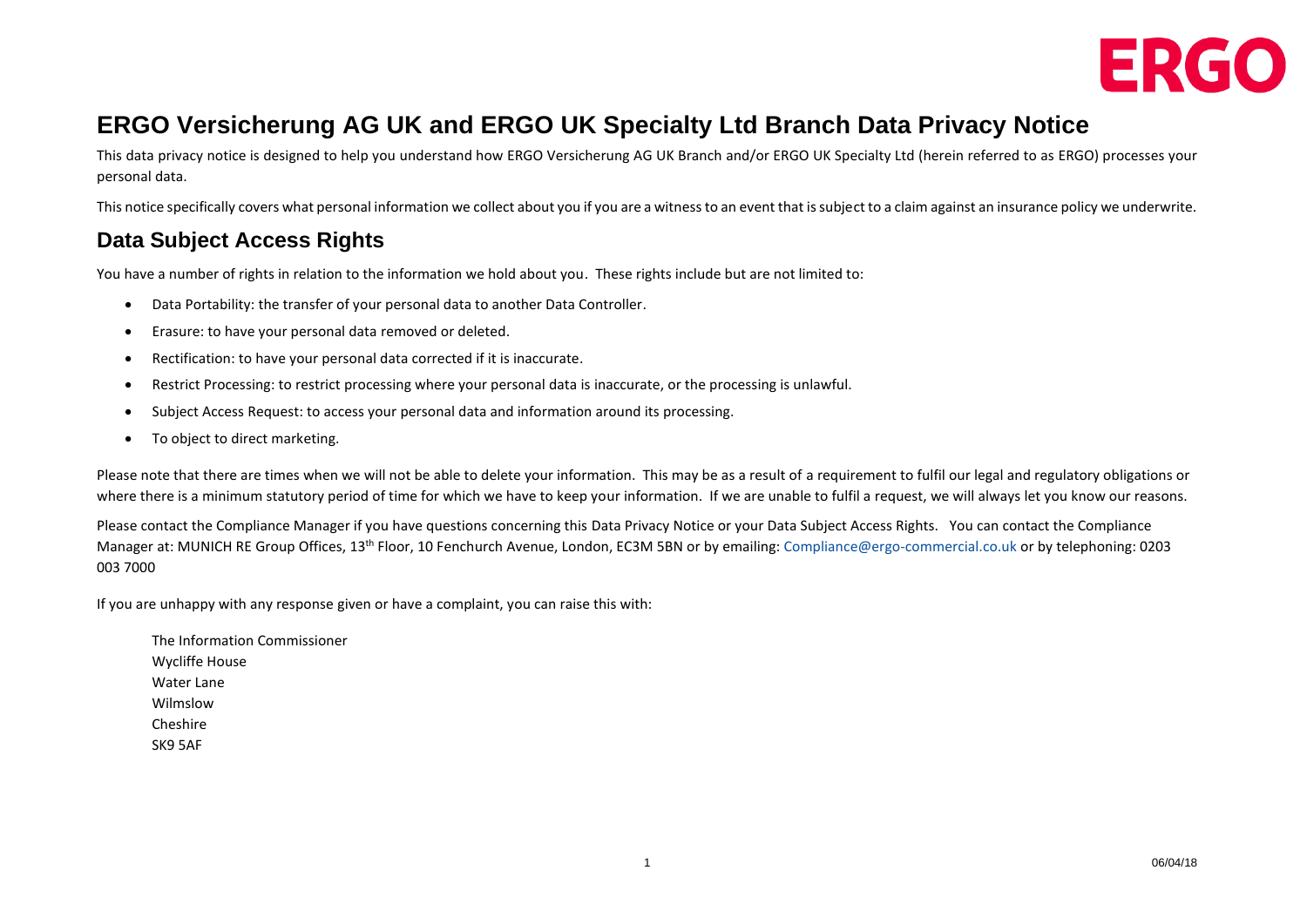

#### **What information do we collect about you, and what we use it for?**

In the course of our relationship with you, we may process your personal data for a range of different reasons. For each reason we must have a lawful basis for processing, and we will rely on the following as our lawful bases:

- We have a legal or regulatory obligation to use your personal data.
- We have a legitimate business need to use your personal data for operational and business administration purposes. When using your personal data for these purposes, we have assessed the basis our processing and ensured that our legitimate business need does not result in any detriment to you.

#### **Personal Data**

| <b>Categories of</b><br>data             | <b>Type of information</b><br>processed                                   | Where the data comes<br>from                                                                                                                                                                                                                                                                                            | <b>Purpose of Processing</b>                                                                                                                                                                             | <b>Lawful basis of Processing</b>                                                 | Who we disclose data<br>to                                                                                                                                                                              |
|------------------------------------------|---------------------------------------------------------------------------|-------------------------------------------------------------------------------------------------------------------------------------------------------------------------------------------------------------------------------------------------------------------------------------------------------------------------|----------------------------------------------------------------------------------------------------------------------------------------------------------------------------------------------------------|-----------------------------------------------------------------------------------|---------------------------------------------------------------------------------------------------------------------------------------------------------------------------------------------------------|
| Individual<br>Information                | Name, Address, Contact<br>details, Date of birth,<br>Gender, Occupation,  | You<br>Our Policyholder<br>Third parties involved in the<br>claims process including Claims<br>Handlers, Claims Adjusters and<br>Assessors, Relevant Claims<br>Experts<br>Third Parties involved in the<br>claim such as other witnesses<br>and claimants<br>Anti-fraud databases.<br><b>Publicly Available Sources</b> | To assess or assist in claims<br>made either by or against our<br>policyholders                                                                                                                          | We have a legitimate<br>business need                                             | Group companies and firms<br>providing administration<br>services.                                                                                                                                      |
| Claim Information                        | Details about the incident in<br>question                                 |                                                                                                                                                                                                                                                                                                                         | Managing our business<br>operations such as<br>maintaining business and<br>policy records.<br>Managing records of the firms<br>we do business with.<br>Analysing and improving the<br>services we offer. | We have a legitimate business need                                                | Reinsurers.<br>Our agents and other<br>intermediaries or market<br>participants.<br>Credit reference agencies.<br>Anti-fraud databases.<br>Government and Civil<br>Agencies<br><b>Regulatory Bodies</b> |
| Statutory and anti-<br>fraud information | Information from sanctions<br>and anti-fraud databases<br>concerning you. |                                                                                                                                                                                                                                                                                                                         | Legal or Regulatory Purposes<br>Prevention and Detection of<br>Fraud                                                                                                                                     | We have a legal or regulatory<br>obligation<br>We have a legitimate business need |                                                                                                                                                                                                         |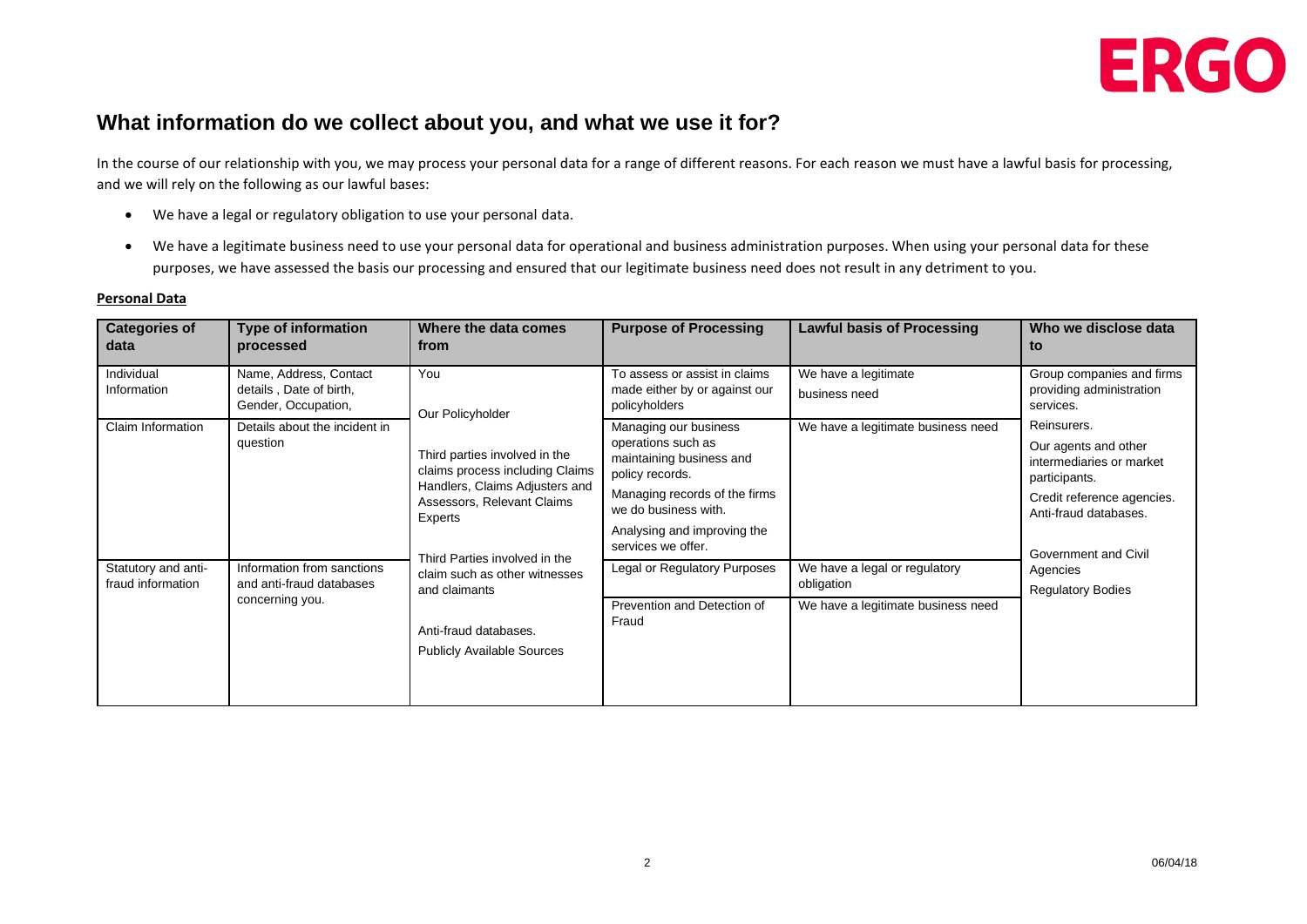

We will only collect special categories of personal data when it directly relevant to the incident in question. When we process special categories of personal data, we must have one of the following additional lawful bases for processing listed below:

- You have provided your explicit consent
- It is necessary for an insurance purpose and it is in the substantial public interest. This will apply where we are assisting with any claims under a policy, and undertaking fraud detection and prevention activities.
- Where the use of your special categories of personal data is necessary to establish, exercise or defend our legal rights.

#### **Special Categories of Personal Data**

| <b>Categories of</b><br>data                   | <b>Type of information</b><br>processed                                                       | Where the data comes<br>from                                                                                                                        | <b>Purpose of Processing</b>                                                    | <b>Lawful basis of Processing</b>                                                                                                                                                                         | Who we disclose data<br>to                                                                                                                             |
|------------------------------------------------|-----------------------------------------------------------------------------------------------|-----------------------------------------------------------------------------------------------------------------------------------------------------|---------------------------------------------------------------------------------|-----------------------------------------------------------------------------------------------------------------------------------------------------------------------------------------------------------|--------------------------------------------------------------------------------------------------------------------------------------------------------|
| Individual<br>Information<br>Claim Information | Health information and<br>medical reports.<br>Details relevant to the<br>incident in question | You<br>Third parties involved in the<br>claims process including Claims<br>Handlers, Claims Adjusters and<br>Assessors, Relevant Claims<br>Experts, | To assess or assist in claims<br>made either by or against our<br>policyholders | It is necessary for an insurance<br>Purpose.<br>We have your explicit consent and<br>where we have notified you, we will<br>need this consent before we can<br>assist with any claims you have            | Group companies and firms<br>providing administration<br>services.<br>Reinsurers.<br>Our agents and other<br>intermediaries or market<br>participants. |
| Statutory and anti-<br>fraud information       | Information from sanctions<br>and anti-fraud databases<br>concerning you.                     | Government and Civil Agencies<br>Anti-fraud databases.<br><b>Publicly Available Sources</b>                                                         | Legal or Regulatory Purposes                                                    | It is necessary to establish,<br>exercise or defend our legal rights<br>It is necessary for an insurance<br>purpose                                                                                       | Credit reference agencies.<br>Anti-fraud databases.<br>Government and Civil<br>Agencies<br><b>Regulatory Bodies</b>                                    |
|                                                |                                                                                               |                                                                                                                                                     | Prevention and Detection of<br>Fraud                                            | The prevention and detection of<br>fraud is in the substantial public<br>interest.<br>It is necessary for an insurance<br>purpose<br>It is necessary to establish,<br>exercise or defend our legal rights |                                                                                                                                                        |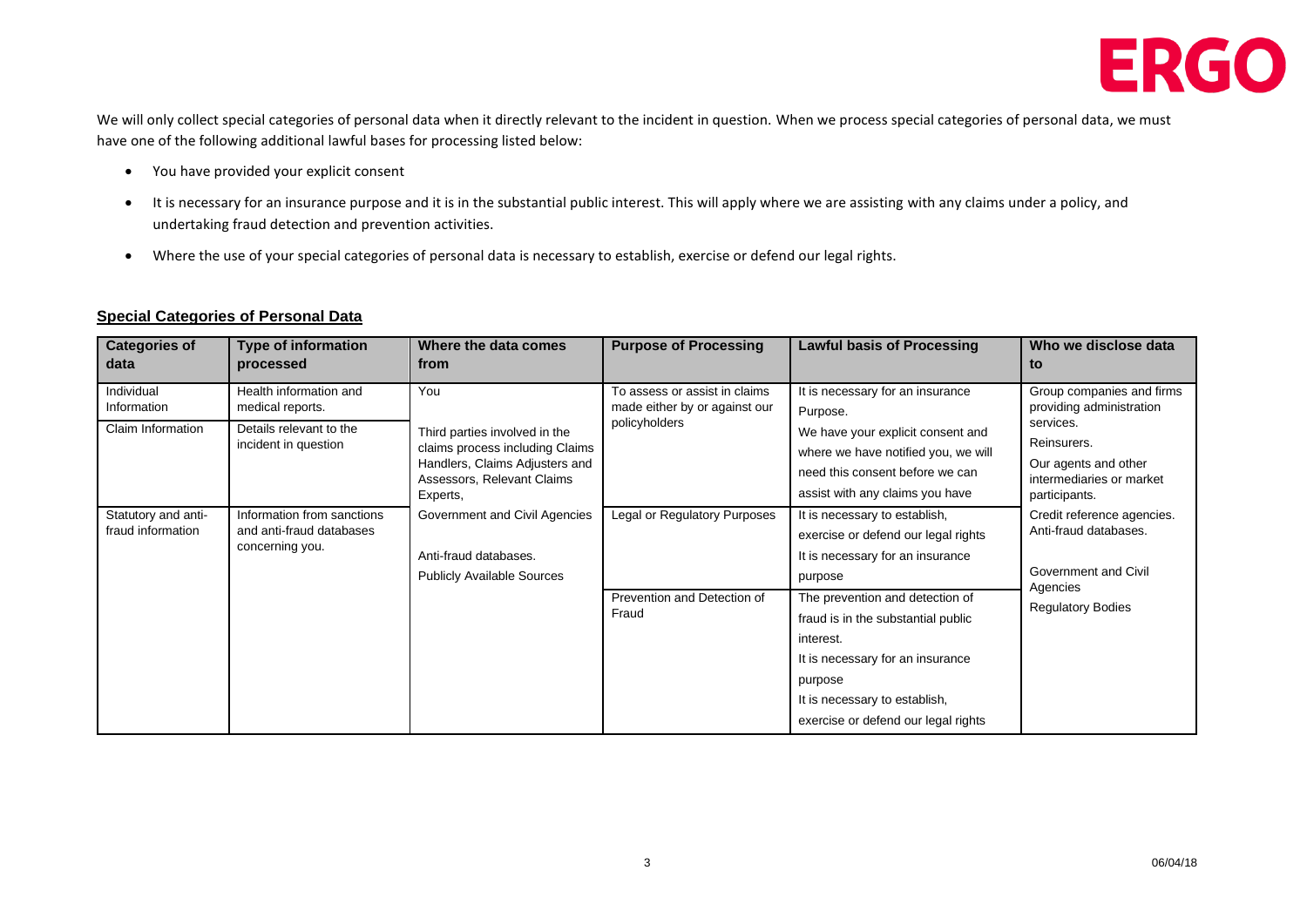

#### **Personal information about others**

In the course of the claims process, it may be necessary to collect data about other individuals, such as your family, employees or members of your household. If you give us information about another person, it is your responsibility to ensure and confirm that you have told that person why and how ERGO uses personal data and that you have that person's permission to provide that data (including any sensitive personal data) to us and for us to process it.

#### **How we protect your information**

Your privacy is important to us and we follow strict technical, physical and organisational procedures in the processing, storage, disclosure and destruction of your data. This is to protect against any unauthorised access or damage to, or disclosure or loss of, your data.

## **Use of Consent**

In certain circumstances, we may need to process special categories of personal data, such as information about criminal convictions. To do this we may require your consent. You may withdraw your consent to processing at any time by contacting the Compliance Manager. We will always attempt to explain clearly when and why we need this information and the purposes for which we will use it and will obtain your explicit consent to use sensitive personal data.

## **Call monitoring and recording**

For quality control purposes and to audit the way in which claims are handled, we may review recordings of telephone calls made to our claims handlers.

#### **Data retention**

Your personal data will only be kept for as long as it is necessary for the purpose for which it was collected.

| <b>Category of data</b> | How long we retain your data                |
|-------------------------|---------------------------------------------|
| Claims Records (Files)  | 5 Years following full and final settlement |